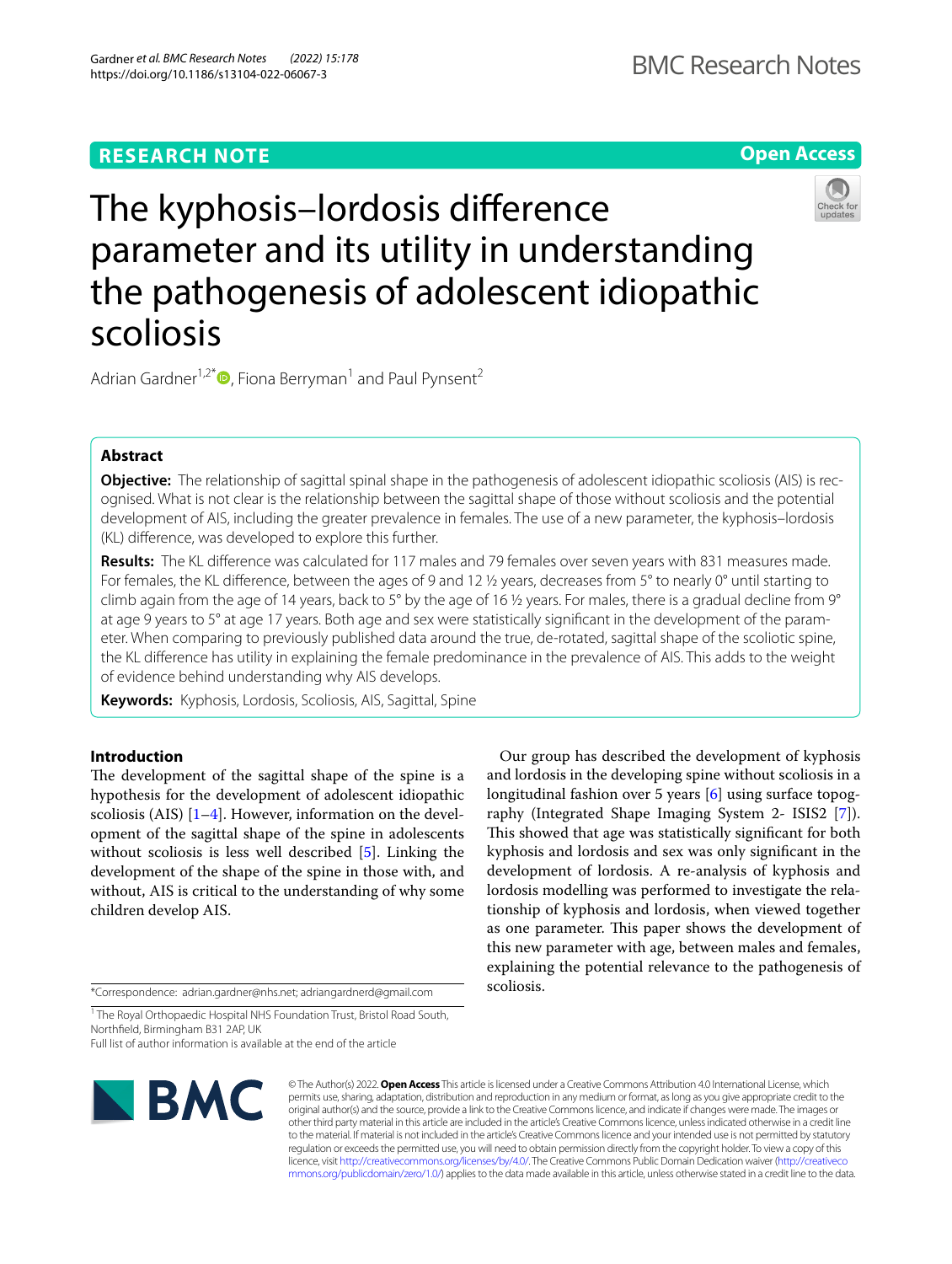# **Main text**

## **Background and ethical considerations**

This is a re-analysis of prospectively collected longitudinal data of spinal and back shape following two further years of data collection. Ethical approval was via the NRES committee West Midlands—South Birmingham  $(11/H1207/10)$ . The investigation was of children without spinal deformity, imaged using the ISIS2 surface topography system over seven years. ISIS2 is a radiation free method of gaining 3D information of the shape of the back and spine, with the individual standing unsupported in a comfortable upright stance. The development of kyphosis and lordosis of this group after 5 years of measures has been reported [[6\]](#page-4-3). ISIS2 measures kyphosis and lordosis using a technique analogous to the Cobb method [[8\]](#page-4-5). Kyphosis is measured between the vertebra prominens (VP) and the point of infection between the sagittal curves and lordosis is measured between the point of infection and the sacrum. Both kyphosis and lordosis are measured in degrees.

# **Methods**

Using a larger data set, the modelling of the development of kyphosis and lordosis was re-examined as previously described  $[6]$  $[6]$ . The kyphosis–lordosis (KL) difference was calculated, subtracting the lordosis from the kyphosis of each individual. The kyphosis, lordosis and KL difference were analysed longitudinally against age with linear mixed efect modelling [\[9](#page-4-6)], allowing for repeated measures from the same individual over time, using the lme4 [[9\]](#page-4-6) and ggplot2  $[10]$  packages in R  $[11]$  $[11]$  $[11]$ . Linear mixed efect models were produced examining the efects of age and sex in the KL diference parameter with a model of the fxed efects of age and sex and the random efect of repeat measures. To examine the efects of age or sex, a model without that parameter was produced and compared using an ANOVA method to the model with both parameters  $[12]$  $[12]$ . Significance was predefined as  $p < 0.05$ . Reviewing the Akaike information criterion [[13](#page-4-10)], a linear analysis was chosen as more complicated non-linear models did not improve the behaviour of the model.

# **Results**

The group consisted of 117 males and 79 females. Over the seven year period there were 831 measures. Not all were measured at every occasion, although 166 were measured on three or more occasions, comprising 787 of the total.

The age range of all participants was between 9 and 17 years. When all measurements were analysed individually, the mean height was 1.57 m (SD 0.13 m, range 1.30 to 1.88 m) for males and 1.55 m (SD 0.12 m, range 1.18 to 1.84 m) for females and the body mass index (BMI)

was 20.4 kg/m<sup>2</sup> (SD 3.2 kg/m<sup>2</sup>, range 13.8 to 31.6 kg/m<sup>2</sup>) for males and 19.7  $\text{kg/m}^2$  (SD 2.9  $\text{kg/m}^2$ , range 14.0 to 33.1  $\text{kg/m}^2$ ) for females.

The participants were in the main Caucasian, with approximately 3% from a non-Caucasian heritage.

Figure [1](#page-2-0) is a composite box and whisker plot of the KL diference against age. Figure [2](#page-3-0) shows the KL diference in the form of loess lines with the 95% confdence interval as the grey funnel  $[14]$  $[14]$  $[14]$ . For females, the KL difference, between the ages of 9 and 12 ½ years, decreases from 5° to nearly 0° until climbing again from 14 years back to 5° by 16 ½ years. For males, there is a gradual decline from 9° at 9 years to 5° at 17 years. A decreasing KL value indicates a relative increase in lordosis versus kyphosis, or conversely, a decrease in kyphosis versus lordosis. The statistical analysis is shown in Table [1](#page-3-1). For the KL difference, both age and sex were found to be statistically significant. The point of inflection was not found to be signifcant for kyphosis, lordosis or the KL diference.

# **Discussion and conclusion**

There is a paucity of understanding of the normal growth and development of children. Whilst growth standards are published for parameters that can be measured repeatedly without risk to the child (such as the WHO standards [\[15](#page-4-12)]), techniques that require the repeated use of ionising radiation have been avoided due to the risks [[16\]](#page-4-13). Thus, serial radiographic measures of spinal shape during growth in those without spinal deformity do not exist. Other measures, such as ISIS2 surface topography (a radiation free technique), allow an understanding of normal growth and development.

AIS is a condition with a 3D deformation of the shape of the spine, seen as an alteration of shape away from the norm in the coronal, sagittal and axial planes, with the development of scoliosis, a change of kyphosis and lordosis and the development of intervertebral rotation [\[17](#page-4-14)]. There is growing literature supporting the hypothesis that AIS develops in humans and is not seen in other species because of the specifc sagittal shape of the human spine [\[2](#page-4-15), [3](#page-4-16), [18](#page-4-17)], thought to occur because of the interspecies diference in pelvic shape and the development of lumbar lordosis [\[19](#page-4-18)].

AIS is more common in females  $[17]$  $[17]$ . The reasons for this are not clear. Previous research suggests there may be a link to the diferences in the development of the sagittal profle of the spine between the sexes [[5\]](#page-4-2). Our previous work did not show a statistical diference in the efect of sex on the development of kyphosis, though there was a diference in the shape of the curves [\[6](#page-4-3)]. There was a statistically significant difference with sex for the development of lumbar lordosis. However, linking the development the sagittal profle of the spine with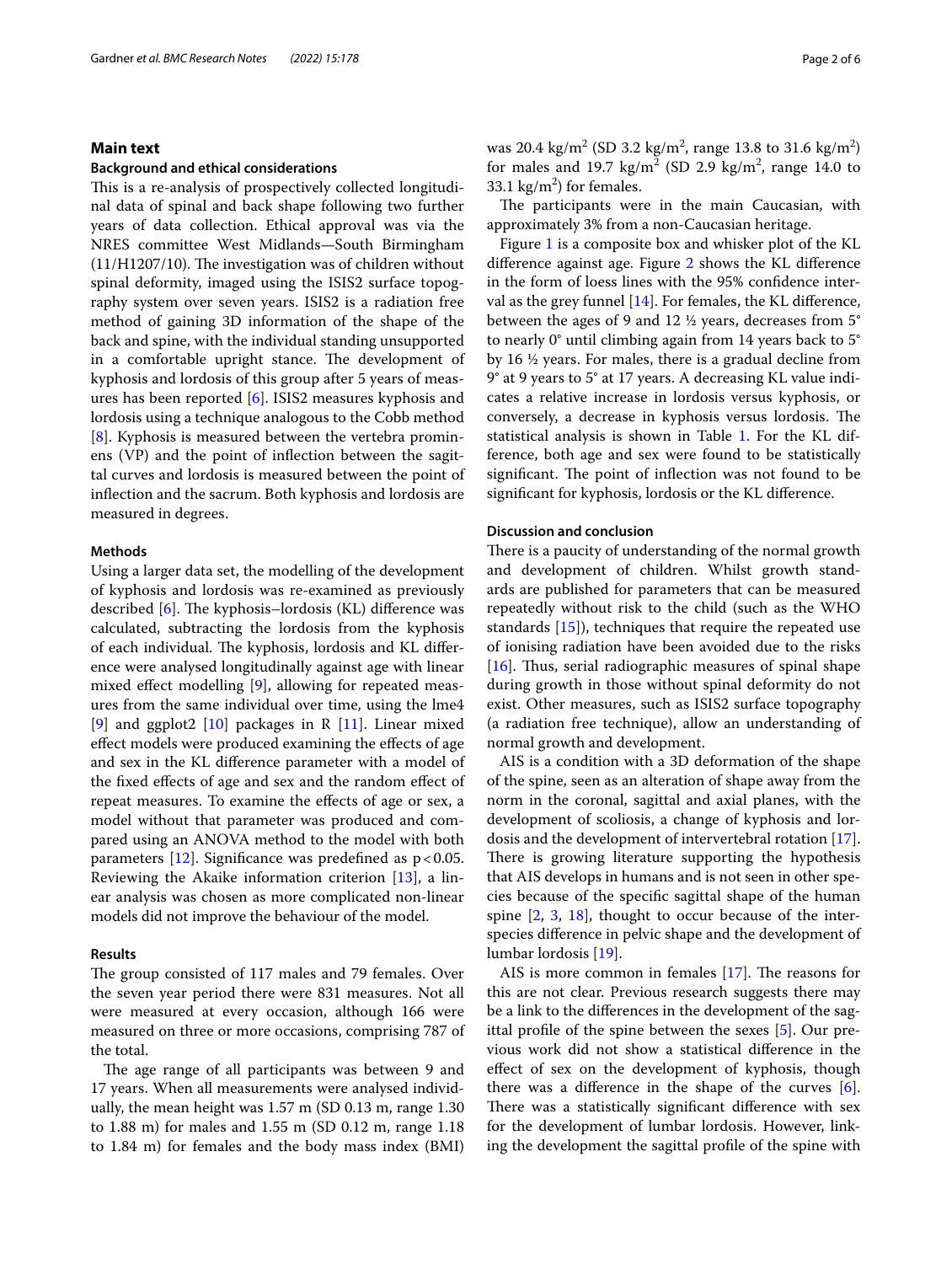

<span id="page-2-0"></span>the development of AIS [[20\]](#page-4-19) by considering only one segment of the spine in isolation would seem shortsighted. Previous literature in adult scoliosis [[21\]](#page-4-20) notes that the relationships between kyphosis and lordosis is related to clinical outcome, but nothing similar is in the AIS literature.

Consequently, the KL diference is a method that examines the magnitude of both the kyphosis and lordosis as a whole. The analysis presented here demonstrates that sex is highly statistically signifcant in the development of the KL diference. In females between the ages of 12 and 14, the decrease seen shows that the mean value is only just positive with the 95% confdence interval crossing zero. As seen in Fig. [2,](#page-3-0) there is a diferent shape to the plotted curves between males and females.

It has recently become possible to create and manipulate a 3D model of the spine using orthogonal radiographs from EOS imaging [[22](#page-4-21)]. With a local coordinate system for each vertebral body, axial rotation and lateral bend from 3D models of the scoliotic spine can be excluded to reveal the true amount of kyphosis and lordosis, demonstrating that the true kyphosis from the 3D model is less than would be measured from a 2D radiograph of the same spine. When comparing the amount of kyphosis and lordosis from scoliotic 3D models with 3D models from non-scoliotic spines, there was less kyphosis in those with

scoliosis compared to the non-scoliotics (non-scoliotics mean of 55° against a mean of 22° for thoracic curves and 34° for thoracolumbar curves) and more lordosis (nonscoliotics mean of 56° against a mean of 61° for thoracic curves and 65° for thoracolumbar curves). The KL difference parameter described here can be calculated using this data, with results of  $-2^{\circ}$  for the non-scoliotics,  $-39^{\circ}$ for thoracic curves and  $-31^\circ$  for thoracolumbar curves, demonstrating the mismatch between kyphosis and lordosis in those with AIS. Of note, the values of kyphosis and lordosis quoted by Newton [[22](#page-4-21)] are higher than previously reported  $[23, 24]$  $[23, 24]$  $[23, 24]$ . This is likely to reflect measurement differences between a 3D model and 2D measure from a radiograph, where the superior limit of measurement may not be the superior thoracic spine due to difficulties imaging through the shoulder girdle.

The lack of influence of the point of inflection in this analysis is expected given the work of Sanders [\[24](#page-4-23)] where, after the age of 9, the percentage contributions of the lengths of the thoracic and lumbar spines remain similar as age increases.

The results presented here add to the hypotheses describing the sagittal spinal shape as an initiating factor for the development of AIS  $[1-4]$  $[1-4]$ . It is the totality of the sagittal shape, rather than just the kyphosis or lordosis that creates the shape of the spine allowing for an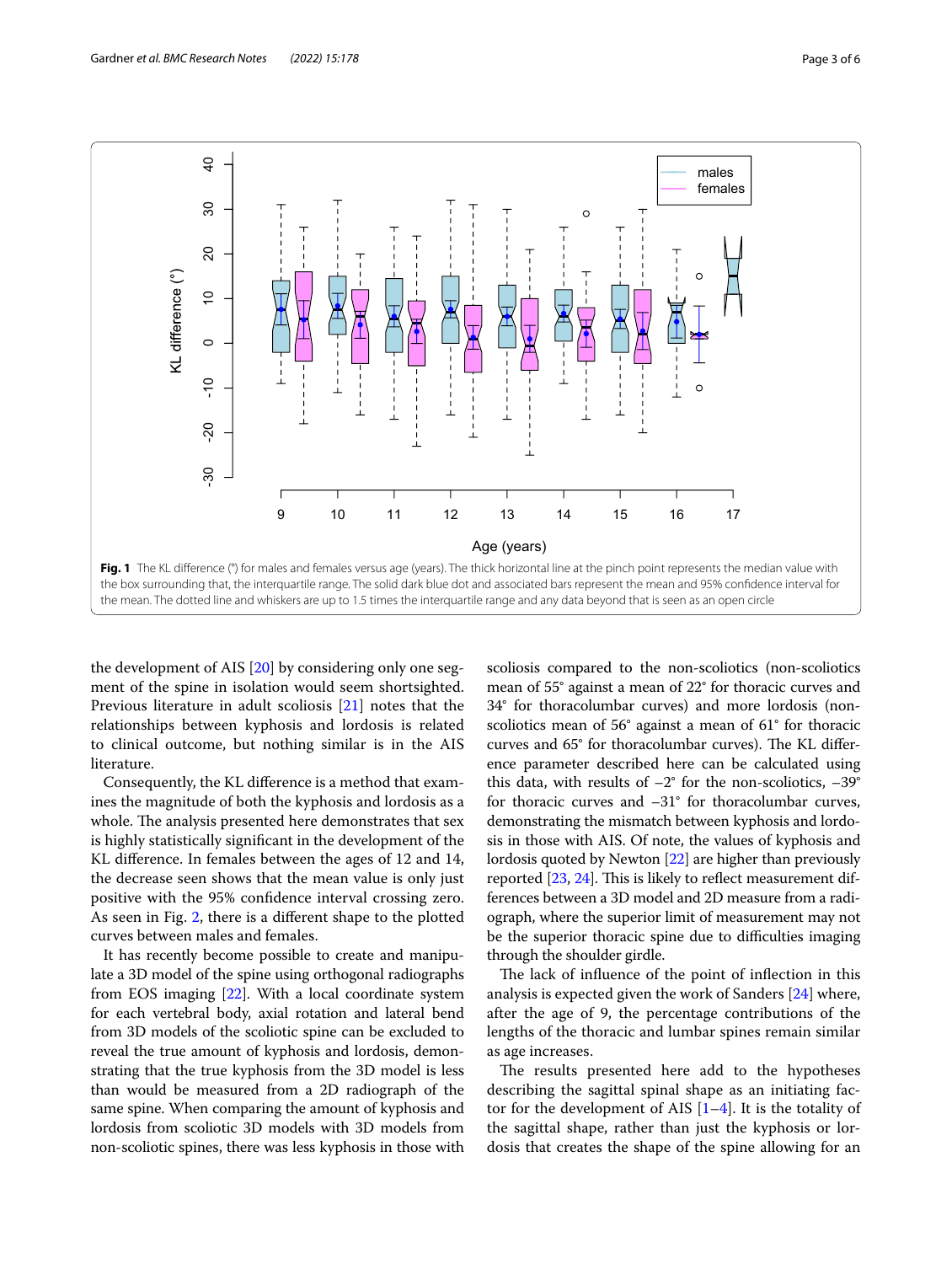

<span id="page-3-1"></span><span id="page-3-0"></span>**Table 1** Statistical analysis of measured parameters against age and sex

|                              | Age     | Sex     |
|------------------------------|---------|---------|
| Kyphosis                     | < 0.001 | 0.0648  |
| Lordosis                     | < 0.001 | 0.009   |
| Kyphosis Lordosis difference | 0.016   | < 0.001 |

overall spinal balance that is upright stance [[25\]](#page-4-24). Consequently, the development with age of a situation where the relationship between kyphosis and lordosis changes will affect the overall sagittal shape, reflected by the changing KL diference. Given that the work of Newton [[22\]](#page-4-21) shows scoliosis to have a negative KL diference, and that the work presented here shows a diference between males and females with females having a smaller, and sometimes negative KL diference, there are similarities between the KL diference in a non-scoliotic and scoliotic population that may explain the sex distribution of AIS.

What this work does not do is diferentiate between whether AIS is secondary to hypokyphosis, as popularised by Dickson [\[4](#page-4-1)], or to a posteriorly inclined segment over the thoracolumbar spine as described by Castelein [\[1](#page-4-0), [18,](#page-4-17) [20\]](#page-4-19) and others. It could be that the two hypothesis are complementary rather than exclusive given that, a relative lack of kyphosis, when compared to the lordosis in a spine, described by the KL diference, will likely increase the length of the posteriorly inclined segment. Further analysis of the sub-components of sagittal shape is beyond what is possible with these data but will form future work.

It is of note that the kyphosis–lordosis index is previously described as the internal dimensions of the thorax using an axial CT image  $[26]$  $[26]$  $[26]$ . The KL difference described in this paper is a diferent parameter describing sagittal spinal shape.

# **Conclusion**

This work presents the KL difference, a new parameter that describes how the overall sagittal shape of the spine in children without spinal deformity changes significantly with age and sex. This adds to the hypotheses around the development of the sagittal shape of the spine and the association to the development of AIS.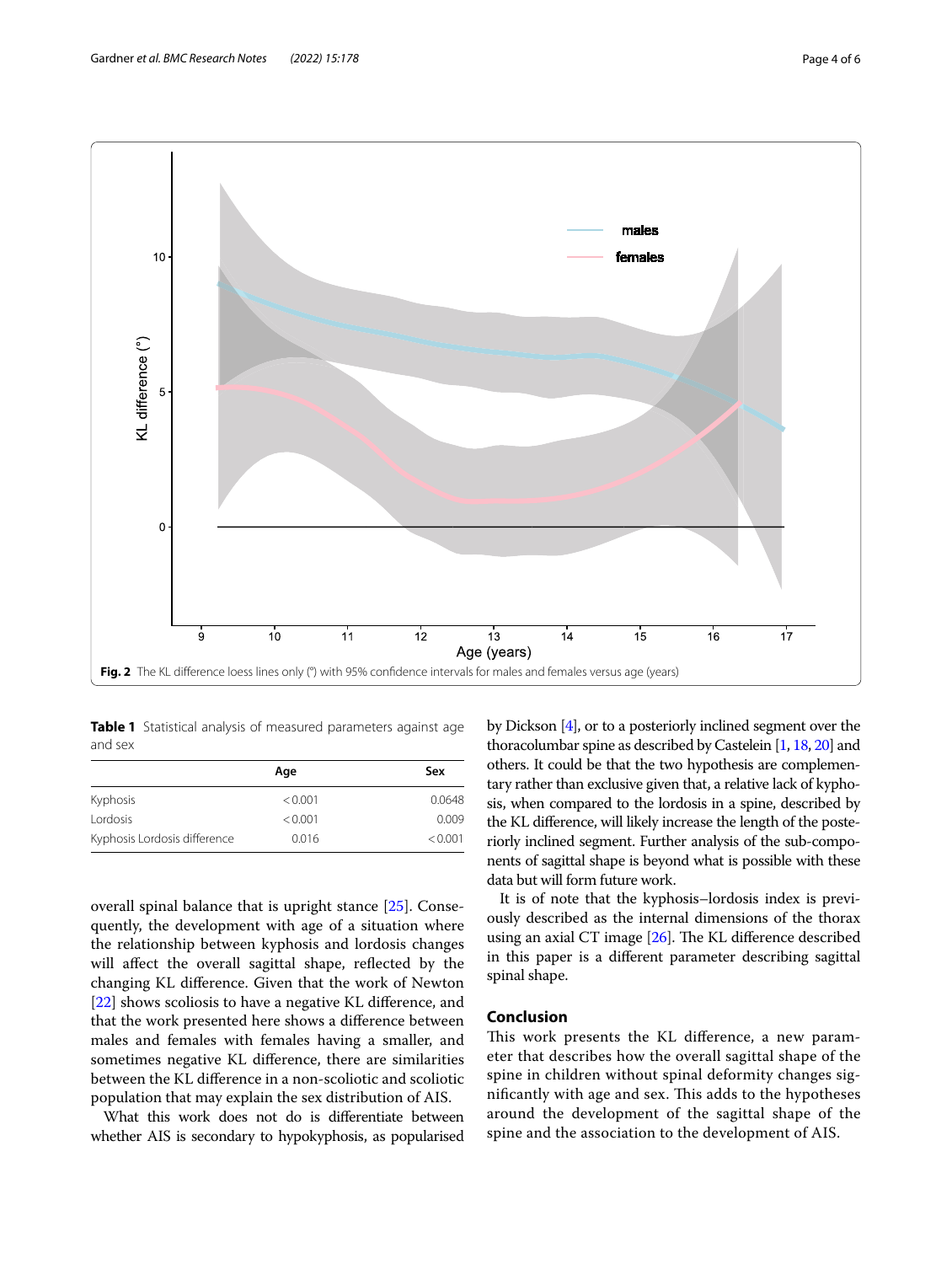# **Limitations**

The weakness of ISIS2 is the inability to image individual vertebral bodies or the pelvis to quantify any changes in pelvic rotation occurring during the study. This would require serial radiographs in growing children, causing ethical issues such that it would never be performed. Also, this study did not analyse the efects of handedness, weight of school bags or BMI with regards the KL diference. Handedness has been found not to be signifcant in the development of kyphosis and lordosis separately [[27\]](#page-5-0) and is unlikely to be a factor in the KL difference. An increased BMI is known to increase kyphosis compared a normal BMI in AIS [[28\]](#page-5-1) so may have an efect on the KL diference. Carrying school bags alters spinal shape [[29\]](#page-5-2). Whether that effect is prolonged after the weight is removed is not clear and so no supposition can be made for the efect of school bags on the KL diference.

#### **Abbreviations**

AIS: Adolescence idiopathic scoliosis; KL diference: Kyphosis–lordosis difference; ISIS2: Integrated Shape Imaging System 2; NRES: National Research Ethics Service UK; 3D: 3 Dimensional; VP: Vertebra prominens; ANOVA: Analysis of varience; SD: Standard deviation; BMI: Body mass index; WHO: World Health Organisation; 2D: 2 Dimensional.

#### **Acknowledgements**

Not applicable.

#### **Author contributions**

AG conceived the study, analysed the data and wrote the frst draft of the manuscript. FB collected the data. PP provided statistical oversight. All authors read and approved the fnal manuscript.

#### **Funding**

There is no fnding to declare.

## **Availability of data and materials**

The data sets used and analysed during this study are available from the corresponding author on reasonable request.

## **Declarations**

#### **Ethics approval and consent to participate**

Ethical approval was via the NRES committee West Midlands—South Birmingham, UK (11/H1207/10). Consent to participate was covered in that ethical approval.

#### **Consent for publication**

As the data is anonymised, consent for publication is not required.

## **Competing interests**

The authors have no competing interests to declare, fnancial or non-fnancial.

## **Author details**

<sup>1</sup>The Royal Orthopaedic Hospital NHS Foundation Trust, Bristol Road South, Northfield, Birmingham B31 2AP, UK. <sup>2</sup>Institute of Clinical Sciences, University of Birmingham, Edgbaston, Birmingham B15 2TT, UK.

Received: 8 December 2021 Accepted: 5 May 2022 Published online: 15 May 2022

#### **References**

- <span id="page-4-0"></span>1. Castelein R, van Dieën J, Smit T. The role of dorsal shear forces in the pathogenesis of adolescent idiopathic scoliosis—a hypothesis. Med Hypotheses. 2005;65:501–8.
- <span id="page-4-15"></span>2. Janssen M, Kouwenhoven J, Castelein R. The role of posteriorly directed shear loads acting on a pre-rotated growing spine: a hypothesis on the pathogenesis of idiopathic scoliosis. Stud Health Technol Inform. 2010;158:112–7.
- <span id="page-4-16"></span>3. Kouwenhoven J, Smit T, van der Veen A, et al. Efects of dorsal versus ventral shear loads on the rotational stability of the thoracic spine: a biomechanics porcine and human cadaveric study. Spine. 2007;32:2545–50.
- <span id="page-4-1"></span>4. Millner P, Dickson R. Idiopathic scoliosis: biomechanics and biology. Eur Spine J. 1996;5:362–73.
- <span id="page-4-2"></span>5. Schlösser T, Vincken K, Rogers K, et al. Natural sagittal spino-pelvic alignment in boys and girls before, at and after the adolescent growth spurt. Eur Spine J. 2015;24:1158–67.
- <span id="page-4-3"></span>6. Gardner A, Berryman F, Pynsent P. The development of kyphosis and lordosis in the growing spine. Spine. 2018;43:E1109–15.
- <span id="page-4-4"></span>7. Berryman F, Pynsent P, Fairbank J, Disney S. A new system for measuring three-dimensional back shape in scoliosis. Eur Spine J. 2008;17:663–72.
- <span id="page-4-5"></span>8. Cobb J. Outline for the study of scoliosis. AAOS Instr Course Lect. 1948;5:261–75.
- <span id="page-4-6"></span>9. Bates D, Mächler M, Bolker B, Walker S. Fitting linear mixed-efects models using lme4. J Stat Softw. 2015;67:1–48.
- <span id="page-4-7"></span>10. Wickham H. Elegant graphics for data analysis. New York: Springer; 2016.
- <span id="page-4-8"></span>11. R Core Team. R: A language and environment for statistical computing. R Foundation for Statistical Computing; Vienna. 2020 [https://www.R-proje](https://www.R-project.org/) [ct.org/.](https://www.R-project.org/) Accessed 1 Dec 2021.
- <span id="page-4-9"></span>12. Winter B. Linear models and linear mixed effects models in R with linguistic applications. 2013 [http://arxiv.org/pdf/1308.5499.pdf.](http://arxiv.org/pdf/1308.5499.pdf) Accessed 10 Nov 2021.
- <span id="page-4-10"></span>13. Akaike H. A new look at the statistical model identifcation. IEEE Trans Automat Contr. 1974;19:716–23.
- <span id="page-4-11"></span>14. Cleveland W, Grosse E, Shyu W. Local regression models. In: Chambers J, Hastie T, editors. Statistical models in S Wadsworth and Brooks/Cole. Berlin: Springer; 1992.
- <span id="page-4-12"></span>15. de Onis M, Onyango A, Borghi E, et al. Development of a WHO growth reference for school-aged children and adolescents. Bull World Health Organ. 2007;85:660–7.
- <span id="page-4-13"></span>16. Law M, Ma W-K, Lau D, et al. Cumulative radiation exposure and associated cancer risk estimates for scoliosis patients: impact of repetitive full spine radiography. Eur J Radiol. 2016;85:625–8.
- <span id="page-4-14"></span>17. Nelson S and Sanders J, Idiopathic Scoliosis. In the SRS etext. [http://etext.](http://etext.srs.org/book/) [srs.org/book/.](http://etext.srs.org/book/) Accessed 10 May 2019.
- <span id="page-4-17"></span>18. Sarwak J, Castelein R, Magsood A, Aubin C. The biomechanics of induction in adolescent idiopathic scoliosis: theoretical factors. J Bone Joint Surg Am. 2019. [https://doi.org/10.2106/JBJS.18.00846.](https://doi.org/10.2106/JBJS.18.00846)
- <span id="page-4-18"></span>19. Vital J, Sénégas J, Castelian J-E. From the head to the feet: anatomy of the upright position. In: Roussouly P, Pinheiro-Franco J, Labelle H, Gehrchen M, editors. Sagittal balance of the spine: From normal to pathology: a key for treatment strategy. New York: Thieme; 2019. p. 23–42.
- <span id="page-4-19"></span>20. Schlösser T, Shah S, Reichard S, et al. Diferences in early sagittal plane alignment between thoracic and lumbar adolescent idiopathic scoliosis. Spine J. 2014;14:282–90.
- <span id="page-4-20"></span>21. Zhou S, Li W, Su T, et al. Does lumbar lordosis minus thoracic kyphosis predict the clinical outcome of patients with adult degenerative scoliosis? J Orthop Surg Res. 2019;14:290.
- <span id="page-4-21"></span>22. Newton P, Osborn E, Bastrom T, et al. The 3D sagittal profle of thoracic versus lumbar major curves in adolescent idiopathic scoliosis. Spine Deform. 2019;7:60–5.
- <span id="page-4-22"></span>23. Bernhardt M, Bridwell K. Segmental analysis of the sagittal plane alignment of the normal thoracic and lumbar spines and thoracolumbar junction. Spine. 1989;14:717–21.
- <span id="page-4-23"></span>24. Sanders J. Normal growth of the spine and skeletal maturation. Semin Spine Surg. 2015;27:16–20.
- <span id="page-4-24"></span>25. Gardner A, Archer J, Berryman F, Pynsent P. The resting coronal and sagittal stance position of the torso in adolescents with and without spinal deformity. Sci Rep. 2021;11:2354.
- <span id="page-4-25"></span>26. Aaro S, Dahlborn M. Estimation of vertebral rotation and the spinal and rib cage deformity in scoliosis by computer tomography. Spine. 1981;6:460–7.